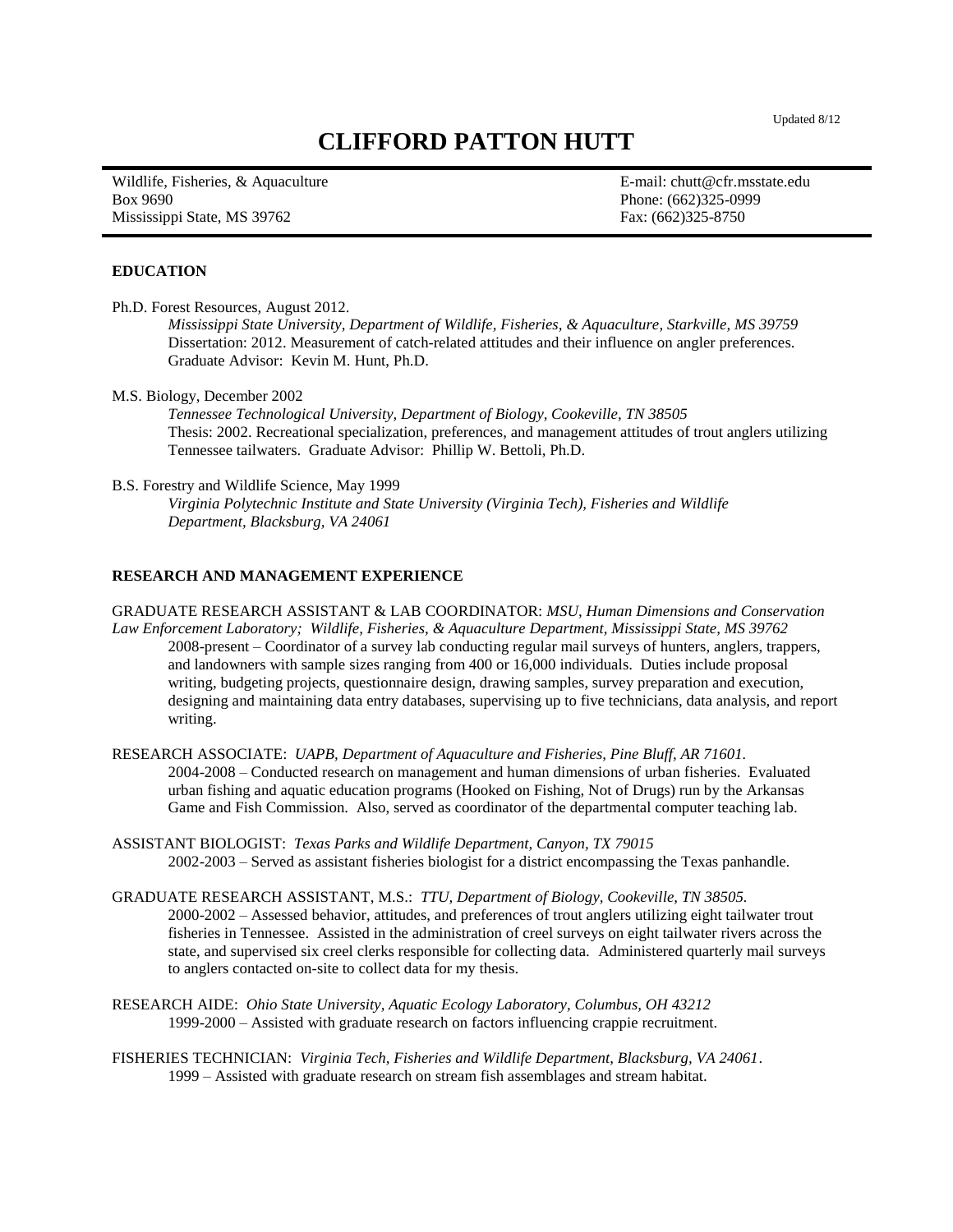WORK STUDY STUDENT: *Virginia Tech, Fisheries and Wildlife Department, Blacksburg, VA 24061*. 1997-1998 – Assisted with research on juvenile trout age and growth.

#### **TEACHING EXPERIENCE**

INSTRUCTOR: *MSU, Department of Wildlife, Fisheries, & Aquaculture, Starkville, MS 39759*

Spring 2011 & 2012, WFA 4243 Wildlife Techniques: This course focused on instructing students in contemporary research and management techniques and tools for wildlife populations and habitats. The course included two weekly lectures and two lab sections with regular guest lectures from department faculty. UNDERGRADUATE- LEVEL.

GUEST LECTURER: *MSU, Department of Wildlife, Fisheries, & Aquaculture, Starkville, MS 39759*

2009-present – Guest lecturer within the Department of Wildlife, Fisheries & Aquaculture:

WFA 4243 Wildlife Techniques: Guest lectured on survey methods used in human dimensions studies for two years before taking over instruction of course.

WFA 4313 Fisheries Management: Guest lectured on social and economic values of fisheries resources.

WFA 4463 Human Dimensions of Wildlife Management: Guest lectured on survey methods and economic and social values.

GUEST LECTURER: *UAPB, Department of Aquaculture and Fisheries, Pine Bluff, AR 71601*

2005-2008 – Guest lectures within the Department of Aquaculture and Fisheries:

AQFI 2247 Fisheries Techniques: Guest lectured on creel survey methods used to estimate recreational fishing effort, catch, and harvest.

AQFI 3371 Fisheries Management: Guest lectured on the development and use biological monitoring programs (e.g., indexes of biotic integrity) to monitor the health of fish populations and their habitat.

## **PEER-REVIEWED PUBLICATIONS**

- 12. Hutt, C. P., and K. M. Hunt. 2012. Moderating Effects on Catch-Related Attitudes Consistency Between Generic and Species-Specific Contexts. Human Dimensions of Wildlife s*ubmitted for publication consideration.*
- 11. **Hutt, C. P.**, K. M. Hunt, and D. K. Anderson. 2012. Evaluation of Two Competing Models of Angler Catch-Related Attitudes. Leisure Sciences s*ubmitted for publication consideration.*
- 10. **Hutt, C. P.**, K. M. Hunt, S. C. Grado, L. Miranda, and S. Steffen. 2012. Estimates of economic value and regional economic impacts of recreational fisheries in Mississippi reservoirs. North American Journal of Fisheries Management *in revision.*
- 9. Grado, S.C., K.M. Hunt, **C.P. Hutt**, X. Santos, and R.M. Kaminski. 2011. Economic impacts of waterfowl hunting in Mississippi derived from a state- based mail survey. Human Dimensions of Wildlife 16(2):100- 113.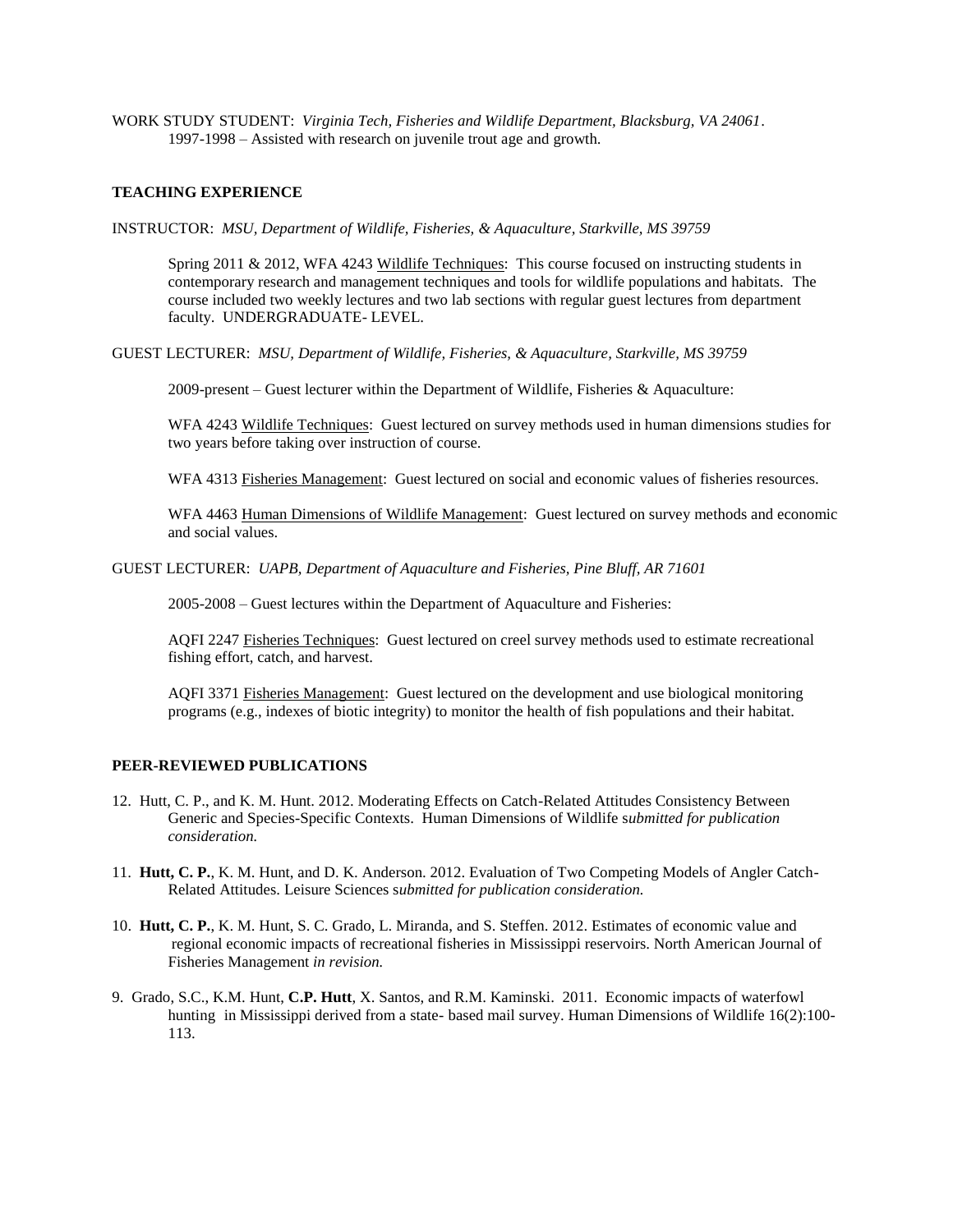- 8. Fontaine, B.V., **C.P. Hutt**, and M.A. Eggleton. 2010. Assessment of catch and exploitation of largemouth bass (Micropterus salmoides) fisheries in the lower Arkansas River: Potential impacts of competitive tournaments. Proceedings of the Annual Conference of Southeastern Association of Fish and Wildlife Agencies. 63: 111-118.
- 7. **Hutt, C. P**., and J. W. Neal. 2010. A comparison of anglers residing in urban communities based on their selection of primary fishing locations. Human Dimensions of Wildlife: 15:90-105.
- 6. **Hutt, C. P**., and J R. Jackson. 2008. Implications of angler motivations and preferences for urban fisheries management. Pages 63-76 *in* R. T., Eades, J. W. Neal, T. J. Lang, K. M. Hunt, and P. Pajak, editors. Urban and community fisheries programs: development, management, and evaluation. American Fisheries Society, Symposium 67, Bethesda, Maryland.
- 5. **Hutt, C. P**., J. W. Neal, and T. J. Lang. 2008. Stocking harvestable hybrid striped bass in an urban fishing program: angling success, angler satisfaction, and influence on bluegill size structure. Pages 403-412 *in* R. T., Eades, J. W. Neal, T. J. Lang, K. M. Hunt, and P. Pajak, editors. Urban and community fisheries programs: development, management, and evaluation. American Fisheries Society, Symposium 67, Bethesda, Maryland.
- 4. Lang, T. J., J. W. Neal, and **C. P. Hutt**. 2008. Stocking frequency and fishing quality in an urban urban fishing program in Arkansas. Pages 379-390 *in* R. T., Eades, J. W. Neal, T. J. Lang, K. M. Hunt, and P. Pajak, editors. Urban and community fisheries programs: development, management, and evaluation. American Fisheries Society, Symposium 67, Bethesda, Maryland.
- 3. Lang, T. J., J. W. Neal, and **C. P. Hutt**. 2008. Influence of fishing derbies on angling activities at derby locations. Pages 367-378 *in* R. T., Eades, J. W. Neal, T. J. Lang, K. M. Hunt, and P. Pajak, editors. Urban and community fisheries programs: development, management, and evaluation. American Fisheries Society, Symposium 67, Bethesda, Maryland.
- 2. Hunt, K. M., H. L. Schramm, Jr., T. J. Lang, J. W. Neal, and **C. P. Hutt**. 2008. Status of urban/community fishing programs nationwide. Pages 177-202 in R. T., Eades, J. W. Neal, T. J. Lang, K. M. Hunt, and P. Pajak, editors. Urban and community fisheries programs: development, management, and evaluation. American Fisheries Society, Symposium 67, Bethesda, Maryland.
- 1. **Hutt, C. P.**, and P. W. Bettoli. 2007. Preferences, specialization, and management attitudes of trout anglers fishing in Tennessee tailwaters. North American Journal of Fisheries Management 27: 1257-1267.

## **TECHNICAL REPORTS**

- 23. Hunt, K.M., **C.P. Hutt**, C.E. Woodard. 2012. Non-Resident Hunter Effort & Game Harvest Estimates for the 2010-2011 Mississippi Hunting Season. Human Dimensions & Conservation Law Enforcement Laboratory Technical Document #152, Forest & Wildlife Research Center, Mississippi State, MS.
- 22. Hunt, K.M., **C.P. Hutt**, C.E. Woodard. 2012. Resident Hunter Effort & Game Harvest Estimates for the 2010- 2011 Mississippi Hunting Season. Human Dimensions & Conservation Law Enforcement Laboratory Technical Document #151, Forest & Wildlife Research Center, Mississippi State, MS.
- 21. Hunt, K.M., **C.P. Hutt**, C.E. Woodard. 2011. Trends in Mississippi Trapper Effort and Harvest Estimates (1976-2010). Human Dimensions & Conservation Law Enforcement Laboratory Technical Document #149, Forest & Wildlife Research Center, Mississippi State University, MS.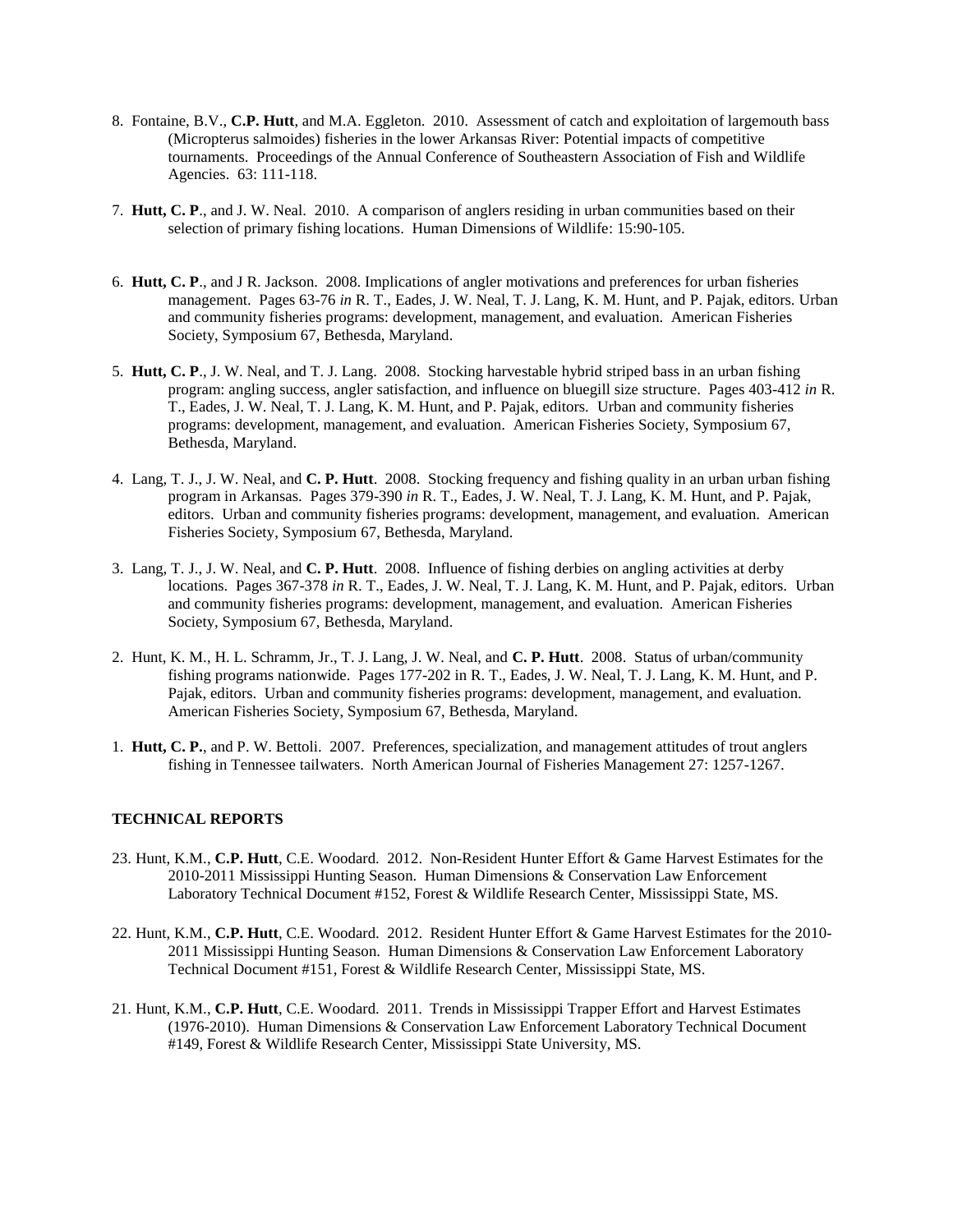- 20. Hunt, K.M., **C.P. Hutt**, C.E. Woodard. 2011. Non-Resident Hunter Effort & Game Harvest Estimates for the 2009-2010 Mississippi Hunting Season. Human Dimensions & Conservation Law Enforcement Laboratory Technical Document #148, Forest & Wildlife Research Center, Mississippi State, MS.
- 19. Hunt, K.M., **C.P. Hutt**, C.E. Woodard. 2011. Resident Hunter Effort & Game Harvest Estimates for the 2009- 2010 Mississippi Hunting Season. Human Dimensions & Conservation Law Enforcement Laboratory Technical Document #147, Forest & Wildlife Research Center, Mississippi State, MS.
- 18. Hunt, K.M., and **C.P. Hutt**. 2010. Characteristics of Texas Catfish Anglers and their Catch and Management Preferences. Human Dimensions & Conservation Law Enforcement Laboratory Technical Document #146, Forest & Wildlife Research Center, Mississippi State University, MS.
- 17. Hunt, K. M., **C. P. Hutt**, S. C. Grado, J. W. Neal**,** and C. C. Mischke. 2010. Market segmentation of potential fee-fishing participants in Mississippi and their willingness to pay for fishing on private waters. Final Report. USDI Fish and Wildlife Service, Natural Resources Enterprises Program. 79 pp.
- 16. Hunt, K.M., **C.P. Hutt**, V. Oquendo. 2010. Non-Resident Hunter Effort & Game Harvest Estimates for the 2008-2009 Mississippi Hunting Season. Human Dimensions & Conservation Law Enforcement Laboratory Technical Document #129, Forest & Wildlife Research Center, Mississippi State, MS.
- 15. Hunt, K.M., **C.P. Hutt**, V. Oquendo. 2010. Resident Hunter Effort & Game Harvest Estimates for the 2008- 2009 Mississippi Hunting Season. Human Dimensions & Conservation Law Enforcement Laboratory Technical Document #128, Forest & Wildlife Research Center, Mississippi State, MS.
- 14. Hunt, K.M., **C.P. Hutt**, and C.E. Woodard. 2010. Trends in Mississippi Trapper Effort and Harvest Estimates (1976-2010). Human Dimensions & Conservation Law Enforcement Laboratory Technical Document #144, Forest & Wildlife Research Center, Mississippi State University, MS.
- 13. Hunt, K.M., V. Oquendo, and **C.P. Hutt**. 2009. Resident Hunter Effort & Game Harvest Estimates for the 2007-08 Mississippi Hunting Season. Human Dimensions & Conservation Law Enforcement Laboratory Technical Document #125, Forest & Wildlife Research Center, Mississippi State, MS.
- 12. Hunt, K.M., V. Oquendo, and **C.P. Hutt**. 2009. Non-resident Hunter Effort & Game Harvest Estimates for the 2007-08 Mississippi Hunting Season. Human Dimensions & Conservation Law Enforcement Laboratory Technical Document #126, Forest & Wildlife Research Center, Mississippi State, MS.
- 11. Hunt, K.M., V. Oquendo, and **C.P. Hut**t. 2009. Resident Hunter Effort & Game Harvest Estimates for the 2006-07 Mississippi Hunting Season. Human Dimensions & Conservation Law Enforcement Laboratory Technical Document #123, Forest & Wildlife Research Center, Mississippi State, MS.
- 10. Hunt, K.M., V. Oquendo, and **C.P. Hut**t. 2009. Non-resident Hunter Effort & Game Harvest Estimates for the 2006-07 Mississippi Hunting Season. Human Dimensions & Conservation Law Enforcement Laboratory Technical Document #124, Forest & Wildlife Research Center, Mississippi State, MS.
- 9. Hunt, K.M., and **C.P. Hutt**. 2009. Trends in Mississippi Trapper Harvest Estimates (1976-2009). Human Dimensions and Conservation Law Enforcement Laboratory Technical Report #127, Forest&Wildlife Research Center, Mississippi State, MS.
- 8. Neal, J. W., and **C. P. Hutt**. 2008. An evaluation of stocking harvestable hybrid striped bass in the Family and Community Fishing Program. Final Report. Arkansas Game and Fish Commission, Little Rock, 16 pp.
- 7. Neal, J. W., and **C. P. Hutt**. 2008. Survey of angler behavior, motivations, preferences, and satisfaction in select Arkansas communities. Final Report. Arkansas Game and Fish Commission, Little Rock, 72 pp.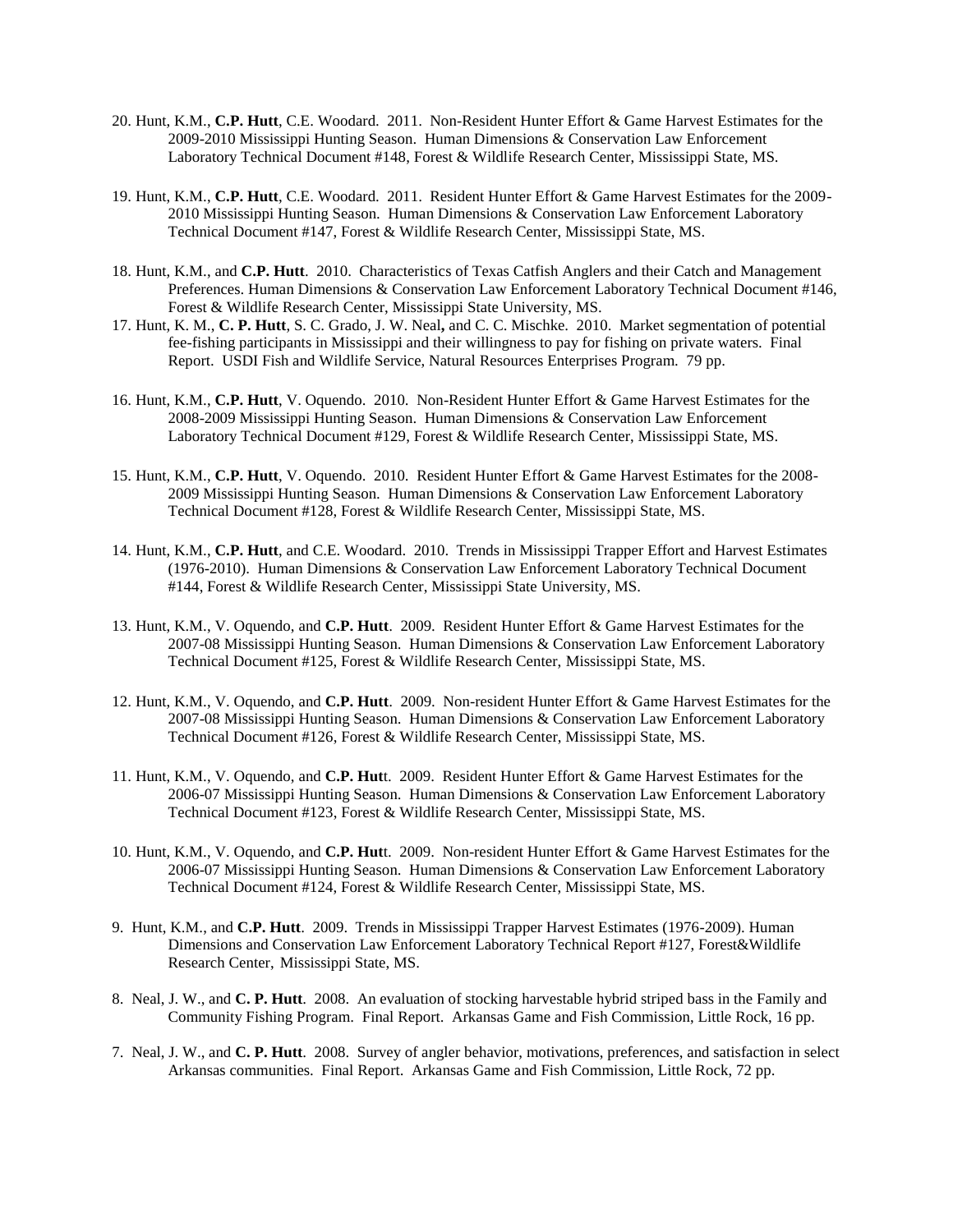- 6. Neal, J.W., and **C. P. Hutt**. 2007. An evaluation of the Hooked on Fishing Not on Drugs Program in Arkansas for the 2006-2007 school year. Final Report. Arkansas Game and Fish Commission, Little Rock, 83 pp.
- 5. Neal, J.W., **C. P. Hutt**, and T. J. Lang. 2007. Evaluation of rainbow trout stocking frequencies of the Family and Community Fishing Program (Enhancement and evaluation of the Arkansas Family and Community Fishing Program). Final Report. Arkansas Game and Fish Commission, Little Rock, 55 pp.
- 4. Neal, J.W., **C. P. Hutt**, and T. J. Lang. 2007. Influence of fishing derbies on effort and harvest at derby locations. (Enhancement and evaluation of the Arkansas Family and Community Fishing Program). Final Report. Arkansas Game and Fish Commission, Little Rock, 39 pp.
- 3. Neal, J.W., and **C. P. Hutt**. 2006. An evaluation of the Hooked on Fishing Not on Drugs Program in Arkansas for the 2005-2006 school year. Final Report. Arkansas Game and Fish Commission, Little Rock, 44 pp.
- 2. Neal, J.W., and **C. P. Hutt**. 2005. An evaluation of the Hooked on Fishing Not on Drugs Program in Arkansas for the 2004-2005 school year. Final Report. Arkansas Game and Fish Commission, Little Rock, 36 pp.
- 1. **C. P. Hutt**, and P. W. Bettoli. 2003. Recreational specialization, preferences, and management attitudes of trout anglers utilizing Tennessee tailwaters. Final Report. Tennessee Wildlife Resources Agency, 77 pp.

## **RECENT PROFESSIONAL PRESENTATIONS**

- 26. **Hutt, C.P.** 2012. Internet Surveys in Fisheries Management and Research: Potential Benefits and Pitfalls. 142nd Annual Meeting of the American Fisheries Society, Science Communication Symposium. 8/19/2012 – 8/23/2012. Saint Paul, MN. Invited.
- 25. **Hutt, C.P.**, and K.M. Hunt. 2012. Examining the Effect of Catch-Related Attitudes on Angler Preferences. 142nd Annual Meeting of the American Fisheries Society, Future of Fishing Symposium. 8/19/2012 – 8/23/2012. Saint Paul, MN. Invited.
- 24. **Hutt, C.P.**, and K.M. Hunt. 2012. The Effect of Species Preference on the Consistency of Catch-Related Attitudes. 20<sup>th</sup> Spring Meeting of the Southern Division of the American Fisheries Society.  $1/26/2012 -$ 1/29/2012. Biloxi, MS.
- 23. **Hutt, C.P.**, K.M. Hunt, J.W. Schlechte, and D.L. Buckmeier. 2011. A Stated Choice Analysis of Texas Catfish Angler Fishing Trip Preferences. Southeastern Natural Resources Graduate Student Symposium. 3/2/2011- 3/4/2011. Starkville, MS.
- 22. **Hutt, C.P.**, K.M. Hunt, J.W. Schlechte, and D.L. Buckmeier. 2011. A Stated Choice Analysis of Texas Catfish Angler Fishing Trip Preferences. 19th Spring Meeting of the Southern Division of the American Fisheries Society. 1/13/2011 - 1/16/2011. Tampa, FL.
- 21. Lang, T.J., K.M. Hunt, J. Neal, **C.P. Hutt**, and H.L. Schramm. 2011. Status of Urban/Community Fishing Programs Nationwide: A Review from 2007 and an Update of Key Changes. 72nd Annual Midwest Fish and Wildlife Conference. 12/4/2011 - 12/7/2011. Des Moines, IA. Invited.
- 20. Schlechte, J.W., D.L. Buckmeier, K.M. Hunt, **C.P. Hutt**, and J. Leitz. 2011. Surveying Texas' Freshwater Catfish Anglers. Texas Chapter of the American Fisheries Society Annual Meeting. 2/10/2011 - 2/12/2011. San Marcos, TX.
- 19. **Hutt, C.P.**, and K.M. Hunt. 2010. A Stated Choice Analysis of Mississippi Angler Preferences for Private Fishing Opportunities. 64th Annual Southeastern Association of Fish and Wildlife Agencies Conference. 10/17/2010 - 10/20/2010. Biloxi, MS.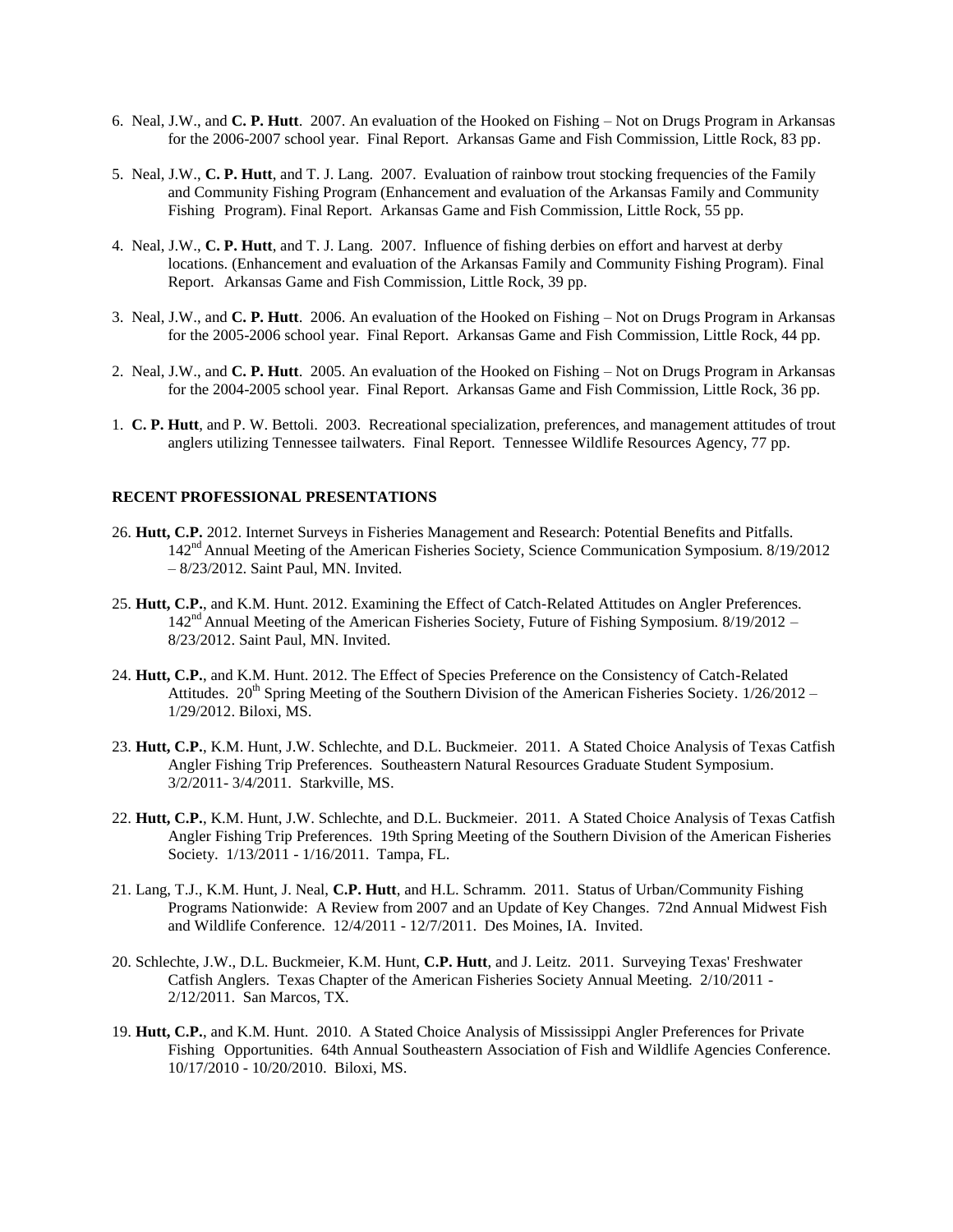- 18. **Hutt, C.P.**, K.M. Hunt, S.C. Grado, and L.E. Miranda. 2010. An Economic Evaluation of the Recreational Fisheries in Sardis and Grenada Lakes. Challenges of Natural Resource Economics and Policy Conference. 5/28/2010 - 5/29/2010. New Orleans, LA.
- 17. **Hutt, C.P.**, K.M. Hunt, S.C. Grado, and X. Santos. 2010. Economic Impacts of Waterfowl Hunting in Mississippi. Human Dimensions of Wildlife Conference. 9/27/2010 - 10/1/2010. Estes Park, CO.
- 16. Hunt, K.M., B. Knuth, and **C.P. Hutt**. 2009. Fish Consumption Advisories: Issues and Research Needs. 139th Annual Meeting of the American Fisheries Society, 2009 Striped Bass Symposium (Striper 2009). 8/30/2009 - 9/3/2009. Nashville, TN. Invited.
- 15. **Hutt, C.P.**, and J. Neal. 2009. A profile of anglers utilizing Akansas' Family and Community Fishing Program. Annual Meeting of the Southern Division of the American Fisheries Society. 1/16/2009 - 1/18/2009. New Orleans, LA.
- 14. **Hutt, C.P.**, K.M. Hunt, S.F. Baker, S.C. Grado, and L.E. Miranda. 2009. Economic Analysis of the Recreational Fisheries in Sardis and Grenada Lakes. 139th Annual Meeting of the American Fisheries Society, Contributed Papers. 8/30/2009 - 9/30/2009. Nashville, TN.
- 13. **Hutt, C.P.**, and J. Neal. 2008. A Comparison of Anglers in Urban Communities: Do Urban Anglers Differ? 138th Annual Meeting of the American Fisheries Society. 8/17/2008 - 8/22/2008. Ottawa, Canada.
- 12. Fontaine, B. V., **C. P. Hutt**, B. G. Batten, J. W. Neal**,** and M. A. Eggleton. 2008. Assessment of exploitation patterns of largemouth bass *Micropterus salmoides* in the lower Arkansas River. Joint Annual Meeting of the Arkansas & Mississippi Chapters of the American Fisheries Society, Tunica, Mississippi.
- 11. **Hutt, C. P.**, and J. W. Neal. 2008. Evaluation of the Arkansas Hooked on Fishing, Not on Drugs (HOFNOD) Program. Southern Division of the American Fisheries Society Mid-Year Meeting, Wheeling, West Virginia.
- 10. **Hutt, C. P**., and J. W. Neal. 2008. Harvestable hybrid striped bass stocking in an urban fishing program: fishing success, angler acceptance, and influence on pond prey communities. Southern Division of the American Fisheries Society Mid-Year Meeting, Wheeling, West Virginia.
- 9. Hunt, K.M., H.L. Schramm, T.J. Lang, J. Neal, and **C.P. Hutt**. 2007. Status of Urban and Community Fishing Programs Nationwide. American Fisheries Society 137th Annual Meeting. 2nd National Urban Fishing Symposium. 9/2/2007 - 9/6/2007. San Francisco, CA. Invited.
- 8. **Hutt, C. P.**, T.J. Lang, and J. W. Neal. 2007. Influence of fishing derbies on angling activities at derby locations and potential for recruitment and retention. Urban Fishing Symposium,  $137<sup>th</sup>$  Annual Meeting of the American Fisheries Society, San Francisco, California.
- 7. Lang, T. J., J. W. Neal, and **C. P. Hutt**. 2007. Implications of reduced stocking frequency on fishing quality in the Arkansas urban fishing program. Urban Fishing Symposium, 137<sup>th</sup> Annual Meeting of the American Fisheries Society, San Francisco, California.
- 6. Lang, T.J., J. W. Neal, and **C. P. Hutt**. 2007. Does stocking frequency matter in the Arkansas Family and Community Fishing Program? Annual Meeting of the Southern Division of the American Fisheries Society, Memphis, Tennessee.
- 5. Lang, T. J., J. W. Neal, and **C. P. Hutt**. 2006. Evaluation of monthly versus biweekly stocking of channel catfish in the Arkansas Urban Fishing Program. 136<sup>th</sup> Annual Meeting of the American Fisheries Society, Lake Placid, New York.
- 4. **Hutt, C. P.**, J. W. Neal, J.R. Jackson, G K. Bagby. 2006. Evaluation of Arkansas' Hooked On Fishing—Not On Drugs Program. 136<sup>th</sup> Annual Meeting of the American Fisheries Society, Lake Placid, New York.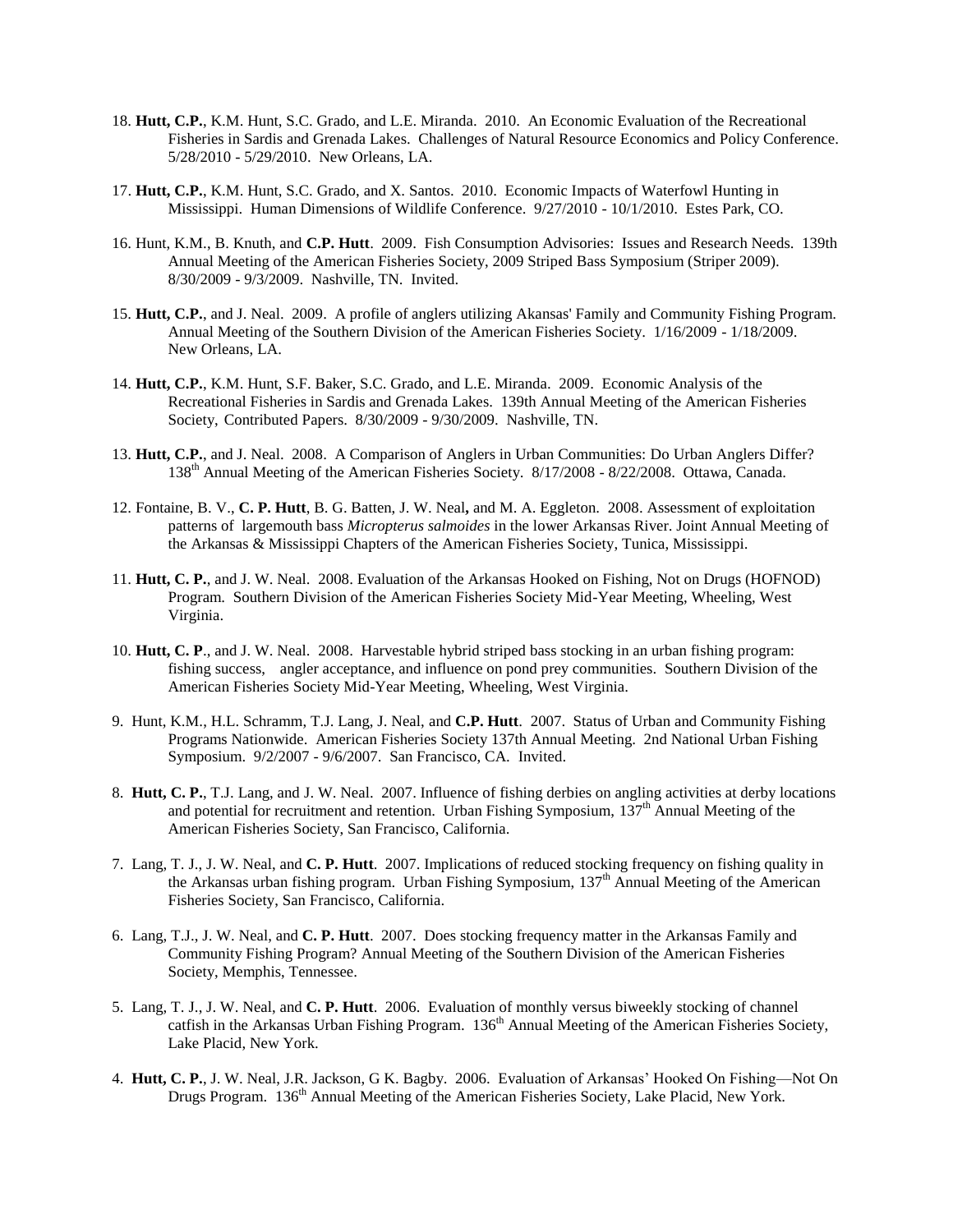- 3. **Hutt, C. P**., T. J. Lang, and J. W. Neal. 2006. A fishing derby program's influence on effort and harvest at derby locations. 14<sup>th</sup> Spring Meeting of the Southern Division of the American Fisheries Society. 2/8/2006 – 2/12/2006. San Antonio, Texas.
- 2. **Hutt, C.P.**, and P.W. Bettoli. 2002. Quantity versus Quality in Tennessee Tailwater Trout Fisheries. 132<sup>nd</sup> Annual Meeting of the American Fisheries Society. Baltimore, MD.
- 1. **Hutt, C.P.**, and P.W. Bettoli. 2002. Recreational Specialization, Preferences, and Management Attitudes of Tennessee Tailwaters Trout Anglers. 10<sup>th</sup> Spring Meeting of the Southern Division of the American Fisheries Society. 2/21/2002 – 2/24/2002. Little Rock, AR.

#### **PROFESSIONAL POSTERS**

- 2. **Hutt, C. P**., J. W. Neal, and T. J. Lang. 2007. Stocking Harvestable Hybrid Striped Bass in an Urban Fishing Program: Angling Success, Angler Satisfaction, and Influence on Bluegill Size Structure. Urban Fishing Symposium, Annual Meeting of the American Fisheries Society, San Francisco, California.
- 1. Lang, T. J., **C. P. Hutt**, and J. W. Neal. 2006. Use of personal digital assistants (PDAs) for collecting angler survey data. Annual Meeting of the Southern Division of the American Fisheries Society, San Antonio, Texas.

**FUNDED GRANTS -** The following is a list of funded grants that I assisted in preparing:

Neal, J. W., M. A. Eggleton, Y. Lee, and S. Lochmann. 2006. Integrated Teaching and Experience Learning (INTEL) Laboratory: Creating a High-Tech Learning Environment for Students. U.S. Department of Agriculture, Cooperative State Research, Education, and Extension Service. **\$199,017**. Three years.

UAPB – Assisted in the identification of needed materials and development of the final grant budget. Upon funding of the project I solicited all necessary bids, oversaw purchasing of materials, and aided departmental personnel in hardware and software installation. Served as computer lab coordinator from 2006-2008 during which time I was responsible for maintaining all software, and training department personnel in their use.

Hunt, K. M., and **C. P. Hutt**. 2009. A Stated Choice Analysis of Texas Catfish Angler Catch and Management Preferences. Texas Parks and Wildlife Department. **\$22,892**. 6 months.

MSU – Assisted in writing of the proposal and development of the budget for a survey of catfish anglers in the state of Texas. Oversaw design and execution of the proposed survey upon funding. Data collected for this study served as the basis for my dissertation.

## **PROFESSIONAL SERVICE**

American Fisheries Society

- Current Mississippi and Parent Chapter member
- Dean's Council Representative for the MSU Student Subunit
- Member Fish Management Section and Student Subsection of the Education Section member
- Former Virginia Tech, Tennessee, Texas, and Arkansas Chapter member

Manuscript reviewer

- North American Journal of Fisheries Management
- Annual Conference of Southeastern Association of Fish and Wildlife Agencies